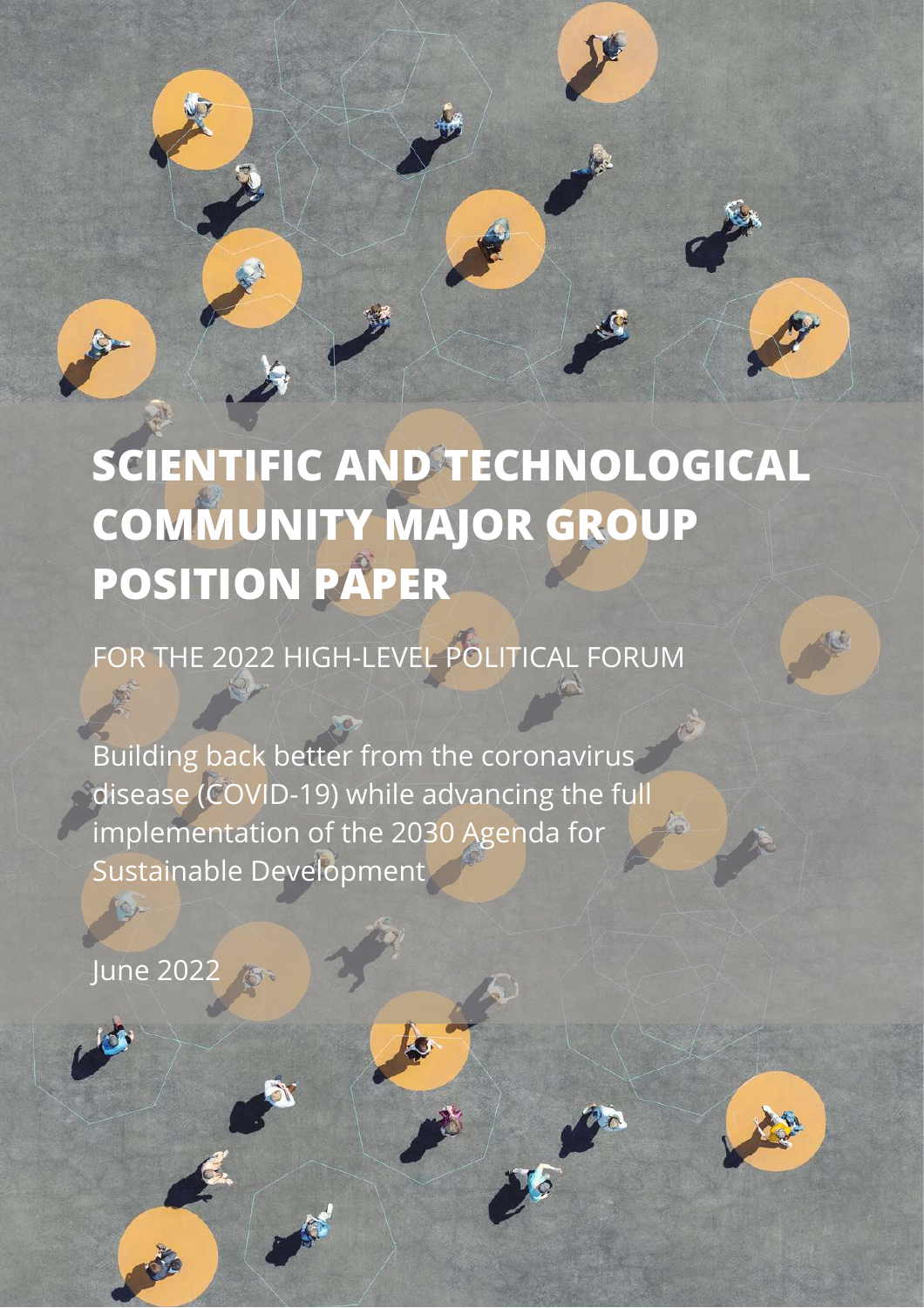



#### **Scientific and Technological Community Major Group position paper for the 2022 Highlevel Political Forum**

*Building back better from the coronavirus disease (COVID-19) while advancing the full implementation of the 2030 Agenda for Sustainable Development*

#### *Key messages*

- **Two years into the COVID-19 pandemic, the world finds itself at an inflection point greater than at any time since the end of World War II, threatened not only by dangerous systemic risks due to climate change and other related environmental crises, but also by the harrowing impacts of the Russia-Ukraine war.** At a time when international cooperation is essential to solve the most pressing problems of our interdependent societies, the ongoing conflict is threatening to derail all global efforts to tackle those problems and to achieve a resilient, just and sustainable world for everyone. The STC Major Group expresses its deep dismay and concerns regarding the military confrontation, which is something that no country and community in the world can afford $1,2$  $1,2$  $1,2$ .
- **Despite the pandemic being a systemic event, responses by most governments are still largely focused on health measures and offer insufficient measures to remedy the broader impacts on societies.** While current policy measures are focused on addressing the immediate crisis and on the short-term consequences, decisions taken today will influence the long-term pandemic outcomes, and a longer-term perspective is crucial<sup>[3](#page-1-2)</sup>. The pandemic is first and foremost a global crisis, and well-thought-out national strategies to address COVID-19 must be accompanied by international collaboration and solidarity.
- **Despite a growing and shared concern about the convergence of environmental tipping points, environmental degradation is accelerating[4](#page-1-3) .** The unprecedented mobilization of governments to respond to COVID-19 does not appear to have greatly served the cause of sustainability, despite repeated pledges on creating a green and sustainable recovery<sup>[5](#page-1-4)</sup>.
- **The impact of the systemic risk of COVID-19 also highlights the urgent need to better understand systemic risks to our ocean, and to prepare responses to future crises which threaten the stability of our climate.** Major shifts in the state of the ocean will far exceed the

<span id="page-1-0"></span><sup>1</sup> International Science Council Statement on Ukraine: [https://council.science/current/news/isc-statement](https://council.science/current/news/isc-statement-ukraine/)ukraine/<br><sup>2</sup> World Federation of Engineering Organizations Statement on Ukraine: [https://www.wfeo.org/world-](https://www.wfeo.org/world-federation-of-engineering-organizations-statement-on-ukraine/)

<span id="page-1-1"></span>[federation-of-engineering-organizations-statement-on-ukraine/](https://www.wfeo.org/world-federation-of-engineering-organizations-statement-on-ukraine/)

<span id="page-1-2"></span><sup>3</sup> International Science Council, 2022. *Unprecedented & Unfinished: COVID-19 and Implications for National and Global Policy*. Paris, France, International Science Council[. https://doi.org/10.24948/2022.03.](https://doi.org/10.24948/2022.03) 4 Reflections on sustainability. *Nat Sustain* **4,** 921 (2021)[. https://doi.org/10.1038/s41893-021-00821-4](https://doi.org/10.1038/s41893-021-00821-4)

<span id="page-1-4"></span><span id="page-1-3"></span><sup>5</sup> Strand, Roger & Kovacic, Zora & Funtowicz, S. & Benini, Lorenzo & Jesus, Ana. (2022). COVID-19: lessons for sustainability?.<https://doi.org/10.2800/289185>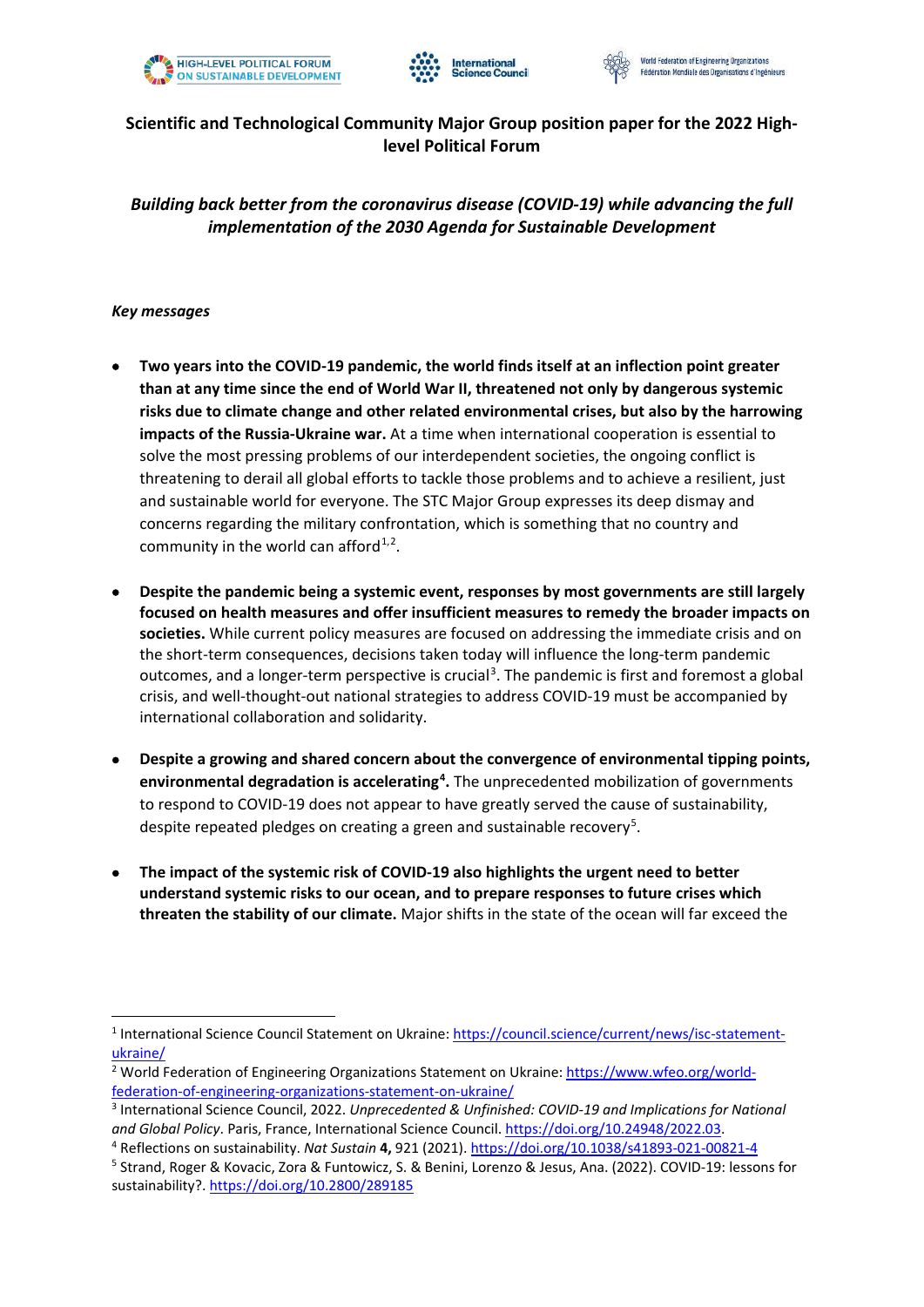



social and economic consequences of the pandemic<sup>[6](#page-2-0)</sup>. In 2022 governments must urgently take significant, collective action to protect and revitalize the ocean.

- **Long-term recovery from COVID-19 must include the restoration of ecosystems and a transformation of our relationship to nature in ways that are just and sustainable.** Scientific research on the dynamic and multi-faceted people-nature relationships should be placed at the centre of decision- and policy-making<sup>[7](#page-2-1)</sup> to inform restoration activities and alternative pathways for development in harmony with nature.
- **COVID-19 sparked a global learning crisis as almost all countries severely restricted in-person access to education in the course of the pandemic. The detrimental impacts on education are an enduring legacy of the pandemic.** Successive entrants into the labour force will have an educational deficit which will, in turn, have significant negative impacts upon future productivity. Policies to mitigate the negative impacts of the pandemic on education should therefore be very high on the agenda of policy-makers everywhere.
- **With the pandemic still unfolding and extreme weather- and climate-related events increasing, a much stronger and more nimble partnership between science, policy and practitioners is required to address rapidly evolving situations with multiple drivers and varied impacts at national and local scales.** There is an urgent need to commit to support the development of scientific capacities in all parts of the world, to advocate open science policies and practices, and to increase international, interdisciplinary scientific collaboration if we are to achieve the Sustainable Development Goals (SDGs) by 2030.

<span id="page-2-0"></span><sup>6</sup> Murphy EJ, Robinson C, Hobday AJ, Newton A, Glaser M, Evans K, Dickey-Collas M, Brodie S and Gehlen M (2021) The Global Pandemic Has Shown We Need an Action Plan for the Ocean. *Front. Mar. Sci*. 8:760731. <https://doi.org/10.3389/fmars.2021.760731>

<span id="page-2-1"></span><sup>&</sup>lt;sup>7</sup> ISC President Statement for the Special Session to commemorate the 50<sup>th</sup> Anniversary of the UN Environment Programme:

[https://wedocs.unep.org/xmlui/bitstream/handle/20.500.11822/38659/Peter%20Gluckman%20ISC%20UNEP](https://wedocs.unep.org/xmlui/bitstream/handle/20.500.11822/38659/Peter%20Gluckman%20ISC%20UNEP%4050%20statement.pdf?sequence=1&isAllowed=y) [%4050%20statement.pdf?sequence=1&isAllowed=y](https://wedocs.unep.org/xmlui/bitstream/handle/20.500.11822/38659/Peter%20Gluckman%20ISC%20UNEP%4050%20statement.pdf?sequence=1&isAllowed=y)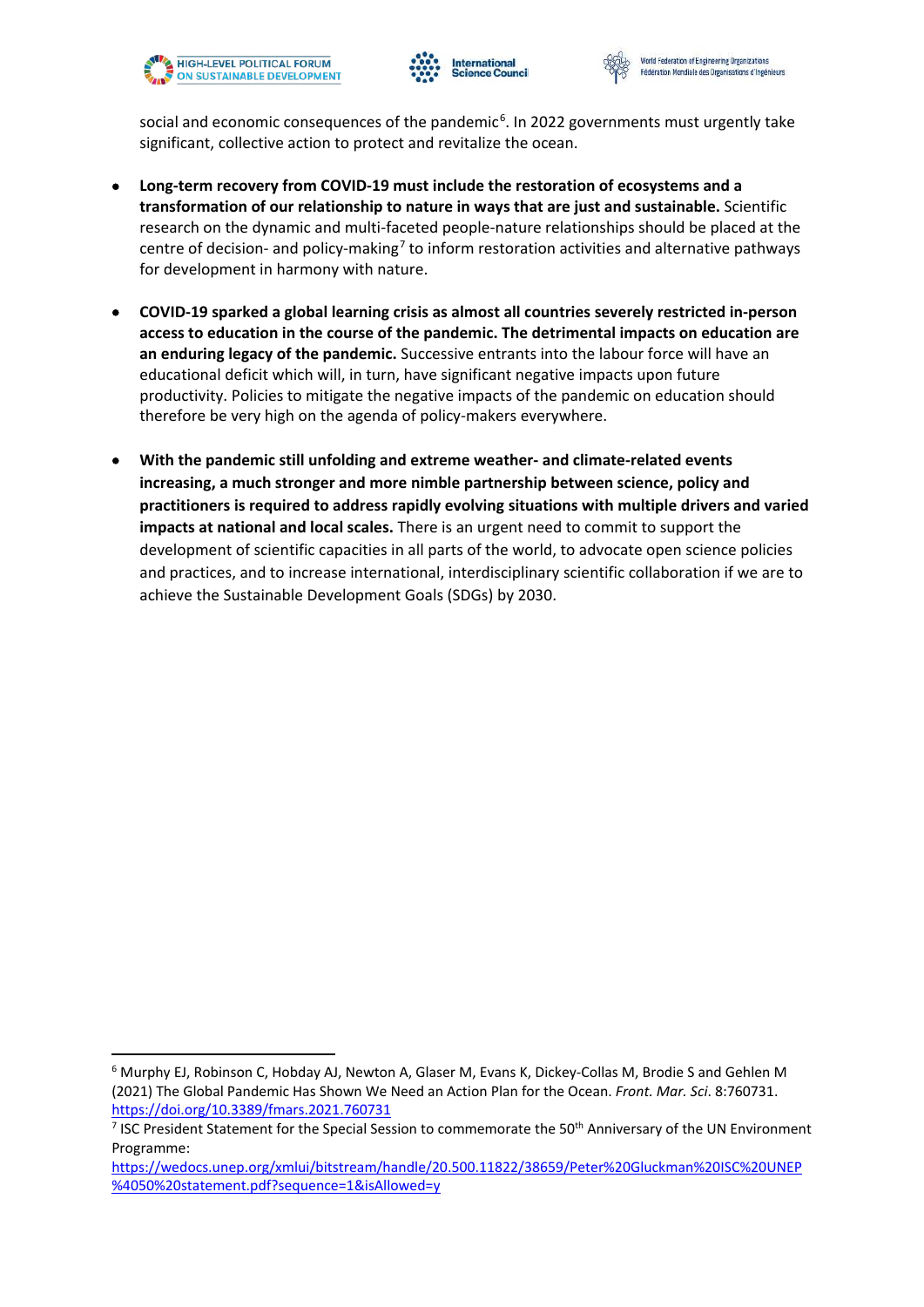





#### *Introduction*

The COVID-19 pandemic has brought unprecedented disruption to lives and businesses around the world with massive adverse health and socio-economic impacts for societies worldwide. The crisis has further exposed vulnerability to shocks, particularly among the poor and marginalized, feeding off existing inequalities and exacerbating them<sup>[8](#page-3-0)</sup>, undermining the aspiration of the 2030 Agenda of 'leaving no-one behind'. Economic gains and opportunities continue to be unequally distributed, while costs and impacts associated with climate change and biodiversity destruction are increasing exponentially and disproportionately affecting the most vulnerable and poor, particularly in lowincome countries.

Although COVID-19 is a global and systemic crisis, governments' responses have focussed predominantly on national solutions and on health measures, which are insufficient to remedy its broader societal impacts<sup>[9](#page-3-1)</sup>. A longer-term perspective at national, regional and global levels that is aligned with the global framework for achieving sustainable development provided by the 2030 Agenda is needed in order to shorten the course of the pandemic and mitigate its negative impacts. Unfortunately, the conflicts in Ukraine and elsewhere further threaten the ambition of achieving a sustainable and resilient recovery throughout the world, as well as the ability of countries to address global challenges in a coordinated and collaborative manner. Progress on the SDG agenda, which was already very slow before the COVID-19 pandemic and the ongoing conflicts, will potentially be set back by a decade or more.

In line with the focus of the High-level Political Forum (HLPF) for 2022 on building back better from COVID-19 while advancing the full implementation of the 2030 Agenda, this position paper brings together the latest scientific evidence and thinking from the scientific, engineering and technological community. It highlights policy domains that need to be prioritized in future if we are to advance process on the Sustainable Development Goals (SDGs) and be better prepared for the future as societies are facing a wide range of economic, technological, environmental and geopolitical challenges that go far beyond the coronavirus.

#### *Building on the COVID-19 recovery and emerging lessons to achieve a sustainable and resilient future*

**1. Two years into the COVID-19 pandemic, the world finds itself at an inflection point greater than at any time since the end of World War II, threatened not only by dangerous systemic risks due to climate change and other related environmental crises, but also by the harrowing impacts of the Russia-Ukraine war.** At a time when international cooperation is essential to solve the most pressing problems of our interdependent societies, the ongoing conflict is threatening to derail all global efforts to tackle those problems and to achieve a resilient, just and sustainable world for everyone. Peace and stability are key to achieving the 2030 Agenda.

<span id="page-3-0"></span><sup>8</sup> Folke, C. et al. 2020.Our Future in the Anthropocene Biosphere: Global sustainability and resilient societies. Beijer Discussion Paper Series No. 272.

<span id="page-3-1"></span><sup>9</sup> International Science Council, 2022. *Unprecedented & Unfinished: COVID-19 and Implications for National and Global Policy*. Paris, France, International Science Council[. https://doi.org/10.24948/2022.03.](https://doi.org/10.24948/2022.03)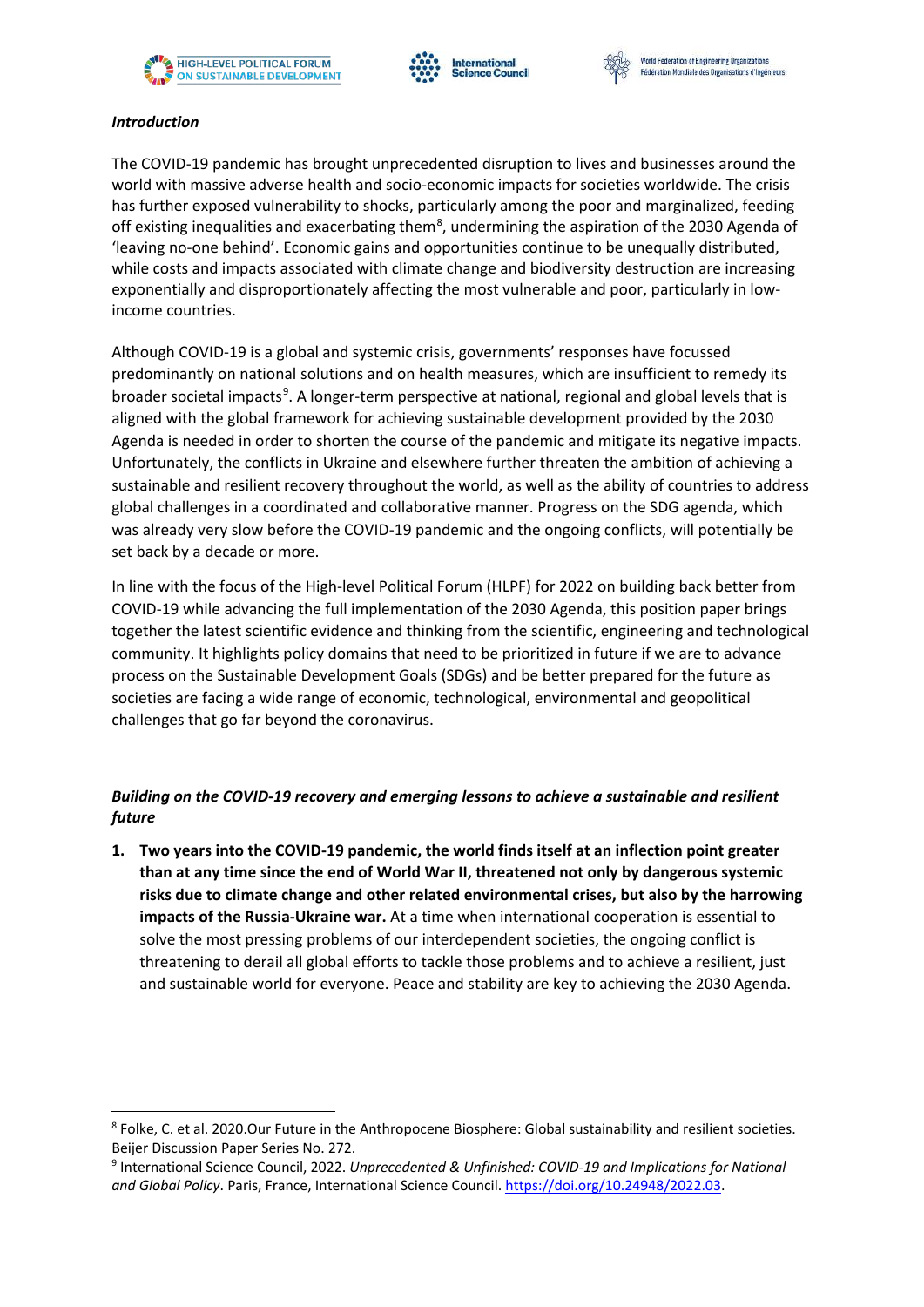



The STC Major Group expresses its deep dismay and concerns regarding the military confrontation, which is something that no country and community in the world can afford<sup>[10](#page-4-0),11</sup>.

- **2. Drawing lessons from the COVID-19 crisis is a meaningful exercise for developing understanding and mechanisms to address future risks, including another pandemic, climate change or major disasters.** For this pandemic, and to respond to future ones, studies of what determined individual and collective behaviour and compliance, impacts on mental health, the use and usefulness of modelling and different modes of science advice, as well as assessments of policy effectiveness and impacts should help inform preparedness planning for the future. From an international perspective, inquiries such as that conducted by the Independent Panel for Pandemic Preparedness and Response<sup>[12](#page-4-2)</sup> have already highlighted critical areas where reform is needed.
- **3. COVID-19 has highlighted the need to address the challenges of disinformation, and to strengthen pluralistic science advice systems to increase trust in science, thereby protecting societies from risks. The challenges of misinformation and disinformation have devalued science repeatedly throughout the pandemic.** Governments and the media need to collaborate to find new ways to monitor and mitigate disinformation flows, while also involving citizens in learning to recognize cues and think critically about information sources. In addition, it is also important for the science and engineering communities to engage more actively with local, regional, and national communities with a view to enhancing trust in science and engineering. Increased partnerships between academic institutions and news media outlets will help to strengthen trust in science, engineering and technology and inform the public.
- **4. In many countries, a lack of a formal government science advice processes impacted their capacity to rapidly address the pandemic, which was characterized by large and evolving scientific components. While ad hoc advisory mechanisms were developed in many countries during the pandemic, having pre-existing mechanisms in place has considerable value, not just for emergency management but also for assisting with broader aspects of policy development**. Addressing the major challenges of the future at any level within the sustainability agenda will require science to be used more wisely and more effectively, and will depend on the ability of societies to take up scientific data and evidence to inform their national policy-making processes. This requires all countries of the world, regardless of their level of development, to develop their own science advice systems fit to their own culture and context.
- **5. The COVID-19 crisis is not only a health crisis. Despite the pandemic being a systemic event widening global inequalities in terms of health, economics, development, science, engineering and technology, as well as social inequalities, responses by most governments are still largely focused on health measures and offer insufficient measures to remedy its broader societal impacts.** Governments are currently not prioritizing policies to improve fundamental government services such as public health system capacity, the provision of care for vulnerable populations, the state of education systems, and access to mental health services. Further critical factors include the spread of misinformation and its impact on societal decision-making,

<span id="page-4-0"></span><sup>&</sup>lt;sup>10</sup> International Science Council Statement on Ukraine[: https://council.science/current/news/isc-statement-](https://council.science/current/news/isc-statement-ukraine/)

<span id="page-4-1"></span>ukraine/<br><sup>11</sup> World Federation of Engineering Organizations Statement on Ukraine[: https://www.wfeo.org/world](https://www.wfeo.org/world-federation-of-engineering-organizations-statement-on-ukraine/)[federation-of-engineering-organizations-statement-on-ukraine/](https://www.wfeo.org/world-federation-of-engineering-organizations-statement-on-ukraine/) 12 <https://theindependentpanel.org/>

<span id="page-4-2"></span>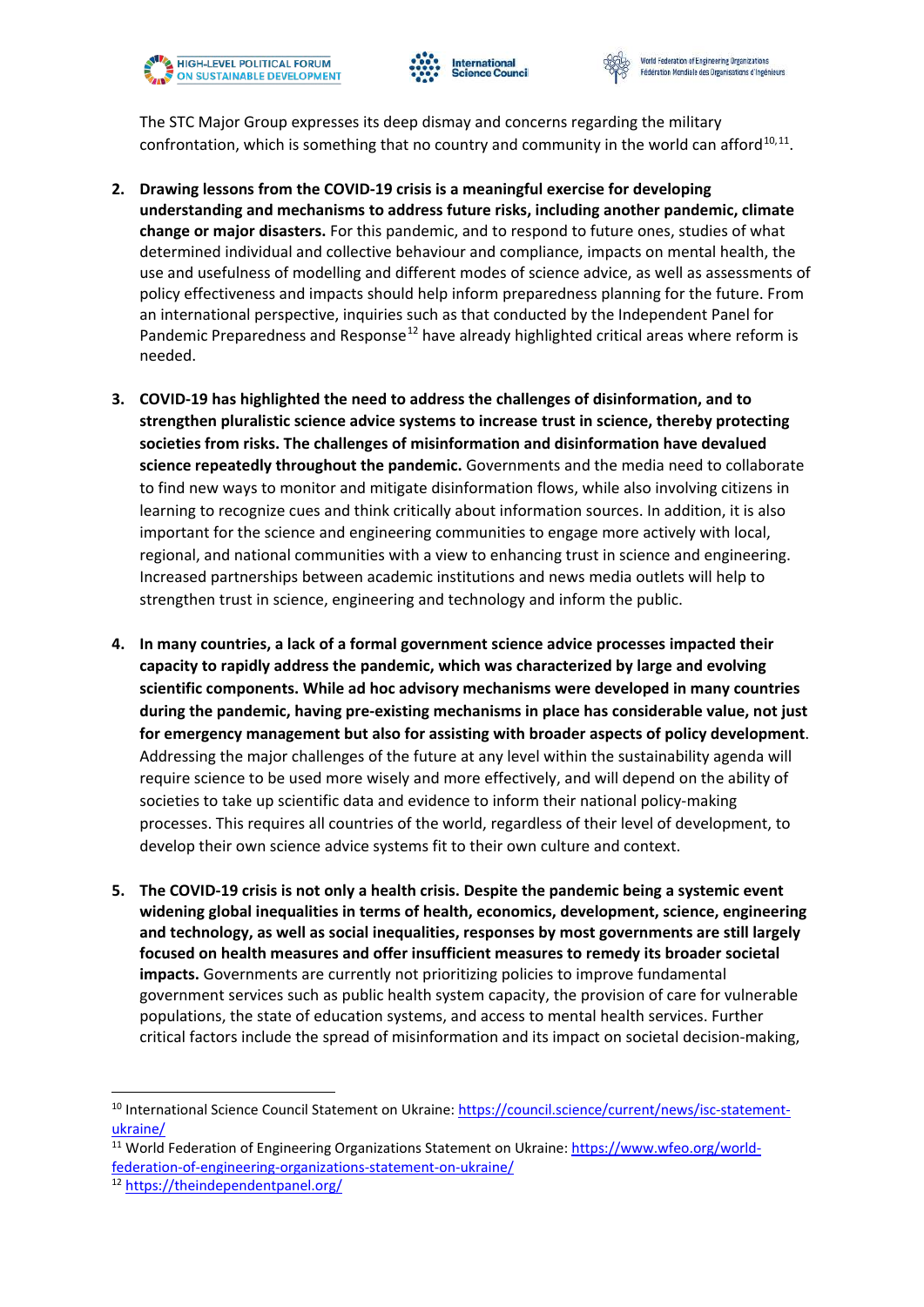



poor access to capital markets for low- and middle-income nations, the weakening of the multilateral system, and stalled progress on the SDGs.

- **6. While current policy measures are focused on addressing the immediate crisis and on the short-term consequences, decisions taken today will influence the long-term pandemic outcomes, and a longer-term perspective is crucial**. It is essential that governments examine these decisions as they will shorten or prolong the course of the pandemic and mitigate or aggravate its negative impacts.
- **7. The pandemic is first and foremost a global crisis, and well-thought-out national strategies to address COVID-19 and any other future pandemics must be accompanied by international collaboration and solidarity.** However, the commitment and capacity of the multilateral system to mobilize cooperation in order to respond to or prevent this crisis was suboptimal. Geopolitical issues confounded the response at some levels, and two years after the pandemic emerged there remain ongoing debates about technology and therapeutics transfer from the Global North to South.
- **8. The COVID-19 pandemic has emphasized the need to build effective governance structures that would enable the world to respond collectively to shared global risks posed not only by COVID-19 and other infectious diseases, but also by ongoing environmental degradation, accelerating climate change, rapid technological change and rising inequalities.[13](#page-5-0)** The COVID-19 pandemic offers a great opportunity to reconfigure the current multilateral system to become fairer and more inclusive.<sup>[14](#page-5-1)</sup> As described by the UN Secretary-General, this renewed multilateralism must be geared towards the overarching goals of peace and security, human rights and sustainable development.<sup>[15](#page-5-2)</sup> In order to benefit from increased legitimacy and citizen ownership, shaping the new multilateral system must be based on an inclusive process employing a whole-of-society approach.
- **9. An important lesson brought by COVID-19 relates to the fact that governments need to focus their efforts on preventing risks of crises rather than managing events.** A common trait in most regions of the world was the lack of preparedness to face the COVID-19 pandemic. If our societies do not emerge from COVID-19 as more resilient, we increase risk by following old models of development, rather than investing in resilient, risk-informed, green, and more equitable societies. Societies need to recognize the need to better prevent and prepare, in order to attempt to stop hazards from becoming disasters. Investing in sustainable and resilient infrastructure will be important. Prevention for the climate crisis and potential future crises can no longer be an afterthought and must be considered as a high political priority at all levels, requiring investments in risk research and governance.<sup>[16](#page-5-3)</sup>

<span id="page-5-0"></span><sup>&</sup>lt;sup>13</sup> IIASA-ISC . 2020. Enhancing governance for sustainability. [https://council.science/wp-](https://council.science/wp-content/uploads/2020/06/IIASA-ISC-Reports-Governance.pdf)

<span id="page-5-1"></span>content/uploads/2020/06/IIASA-ISC-Reports-Governance.pdf<br><sup>14</sup> Foundation for European Progressive Studies. 2020. Renewing multilateralism for the 21st century. The role of the United Nations and the European Union.<https://www.iai.it/sites/default/files/9782930769455.pdf>15 UN News. 2020. COVID-19 highlights need for renewed, inclusive multilateralism.

<span id="page-5-3"></span><span id="page-5-2"></span><https://www.un.org/en/desa/covid-19-highlights-need-renewed-inclusive-multilateralism>16 <https://council.science/current/blog/the-climate-crisis-is-a-health-crisis/>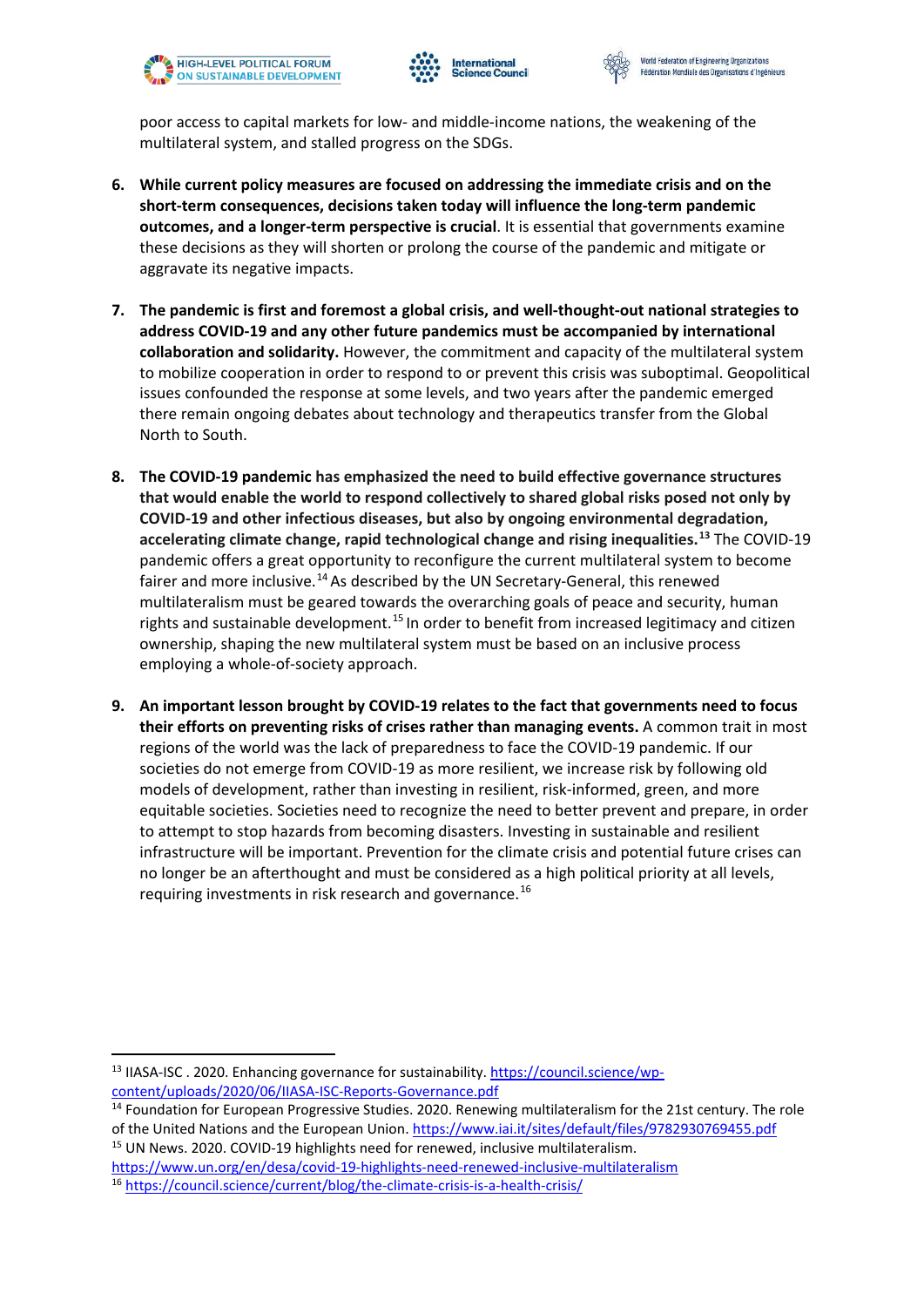





**10. The COVID-19 pandemic, which is a clear realization of systemic risk, has highlighted that understanding and managing systemic risk is more important than ever due to our immense global connectivity, whether between sectors, such as food–health–water– energy, countries**  and continents, or even between individuals.<sup>[17](#page-6-0)</sup> Critical system interdependencies, amplified by underlying vulnerabilities, highlight that there is a growing need to better understand cascading impacts, systemic risks and the possible political (governance) and societal responses. This includes improving our understanding of the root causes of systemic risk, both biophysical and socio-economic, and related information needs. To address systemic risk through policy and governance, there is a need to foster system thinking and transdisciplinary approaches to engage a wide variety of stakeholders in efforts to map risk, as well as in identifying policy measures to deal with systemic risk in an anticipatory way to avoid realization of risk.<sup>[18](#page-6-1)</sup>

#### *SDG 4: Quality education*

- **11. COVID-19 sparked a global learning crisis as almost all countries severely restricted in-person access to education during the pandemic.** More than 1.5 billion students and youth across the planet are or have been affected by school and university closures. The detrimental impacts on education are an enduring legacy of the pandemic. Successive entrants into the labour force will have an educational deficit which will, in turn, have significant negative impacts upon future productivity. In addition, progress made for children and youth in other domains has stagnated or reversed. During school closures, children's health and safety was jeopardized, with domestic violence and child labour increasing. More than 370 million children globally missed out on school meals during school closures, losing what is for some children the only reliable source of food and daily nutrition. The mental health crisis among young people has reached unprecedented levels<sup>[19](#page-6-2)</sup>.
- **12. The digital divide was manifest in every country, conferring further disadvantage to children and adolescents who did not have adequate digital access**. On top of that, digitally based pedagogy remains poorly developed in many areas, even in the third year of the pandemic. Many students in low-income situations had to choose between education and supporting their families in whatever way they could. Students in the later years of schooling and entering tertiary education have been particularly badly affected. Given this level of disruption, there is a need to increase government investment in digital infrastructure and design educational policies mainly targeted at those with no or very limited digital access to mitigate the negative consequences of the digital divide. To make digital technologies available to everyone, we have to break down both the hard barriers of digital infrastructure and the soft barrier of engineering capacity. To fill the gap, systematic efforts are needed in which appropriate engineering solutions are optimized for local conditions to ensure effectiveness, inclusion, eco friendliness and resilience.

<span id="page-6-0"></span> $17$  Gaupp, F. 2020. Extreme events in a globalized food system. One Earth, Vol. 2, pp. 518–521. <https://doi.org/10.1016/j.oneear.2020.06.001>

<span id="page-6-2"></span><span id="page-6-1"></span><sup>&</sup>lt;sup>18</sup> Sillmann, J., Christensen, I., Hochrainer-Stigler, S., Huang-Lachmann, J., Juhola, S., Kornhuber, K., Mahecha, M., Mechler, R., Reichstein, M., Ruane, A.C., Schweizer, P.-J. and Williams, S. 2022. ISC-UNDRR-RISK KAN Briefing note on systemic risk, Paris, France, International Science Council[, https://doi.org/10.24948/2022.01](https://doi.org/10.24948/2022.01) <sup>19</sup> UNESCO; UNICEF; World Bank. 2021. The State of the Global Education Crisis : A Path to Recovery. UNESCO, Paris, UNICEF, New York, and World Bank, Washington, DC. © UNESCO, UNICEF, and World Bank. <https://openknowledge.worldbank.org/handle/10986/36744>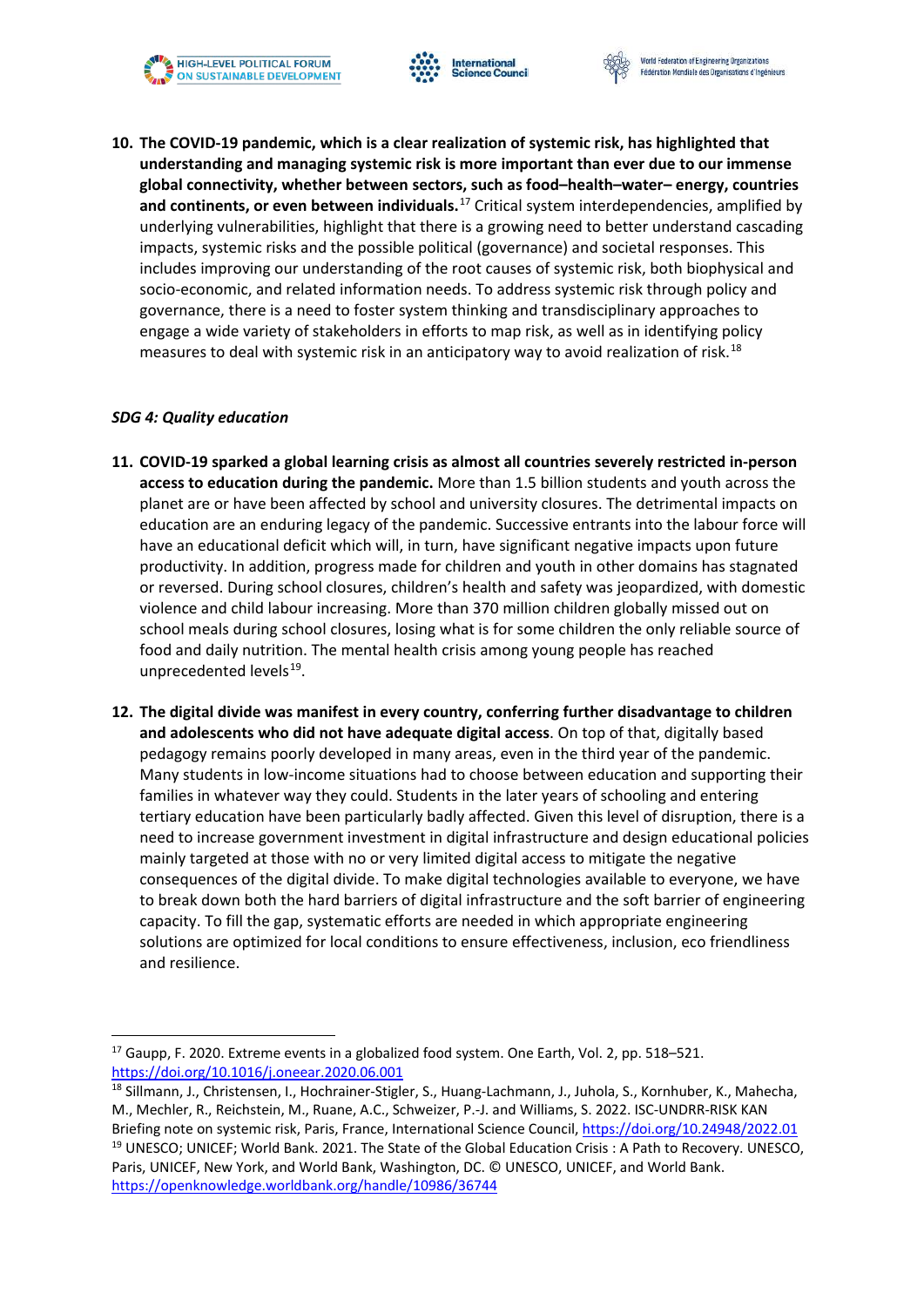





- **13. The COVID-19 crisis brought some important lessons for the global education community.** Remote and hybrid education have shown that transformation and innovation are possible; however, besides the development of digital infrastructures to enable the access of all including of those most disadvantaged, technology needs to be better leveraged to complement skilled and well-supported teachers. In addition, the transformation of education systems should ensure that learners become resilient to shocks caused by global risks and flexible to adjust to changing circumstances through critical thinking, adaptability, self-awareness, reflective learning and collaboration. [20](#page-7-0)
- **14. Policies to mitigate the negative impacts of the pandemic on education should be very high on the agenda of policy makers everywhere.** These policies should particularly be targeted at those groups of children who suffered most from educational disruptions. Critically, these would include those children who had limited or no access to education via remote means and children, especially girls, in vulnerable communities for whom the disruption in education may result, in the absence of remediation, in a permanent withdrawal from education. Governments have a huge opportunity to accelerate learning and make schools more efficient, equitable, and resilient by building on investments made and lessons learned during the crisis.
- **15. National educational policies need to be accompanied by global cooperation mechanisms in education to ensure a better response to learning disruptions such as those experienced during the COVID-19 pandemic**. The STC Major Group welcomes UN Secretary-General António Guterres call for [a Transforming Education Summit](https://sdg.iisd.org/news/transforming-education-summit-set-for-september-2022/) in September 2022 aimed at advancing global cooperation in education and at placing education at the centre of political agendas to ensure successful recovery from the COVID-19 pandemic and strengthened education systems throughout the world.

#### *SDG 5: Gender equality*

- **16. The pandemic had a very clear differentiated gender impact the decline in progress towards gender equality and the empowerment of women and girls is particularly worrying because of the considerable and additive effects that COVID-19 has had on women.** These effects include: an increased exposure to the virus due to the predominance of women as healthcare workers globally; an increased burden of caregiving for family and community members; a rise in genderbased violence as a result of some stay-at-home policies; worsened maternal mortality outcomes as sexual health and reproductive health services are closed or overburdened; and an upsurge in girls entering into child marriages as schools are closed<sup>[21](#page-7-1)</sup>.
- **17. Women's contribution to the development of society is crucial. For instance, women's contribution medical research and innovation during the COVID-19 crisis has been remarkable and led to striking advancements even though women represent less than a third of all researchers globally and that health-related research led by women is consistently underfunded.** [22](#page-7-2) In addition, since the outbreak of the pandemic, there has been a decline in the relative proportion of women posting preprints and submitting research projects, which may put their career advancement or continued employment at risk. In response to that, a number of international scientific organizations established a **Standing Committee for Gender Equality in**

<span id="page-7-1"></span><span id="page-7-0"></span><sup>&</sup>lt;sup>20</sup> https://www.foggs.org/covidea/<br><sup>21</sup> UN Women. 2020. From insights to action: Gender equality in the wake of COVID-19. URI: <http://hdl.handle.net/20.500.12389/22632>

<span id="page-7-2"></span> $22$  Ibid.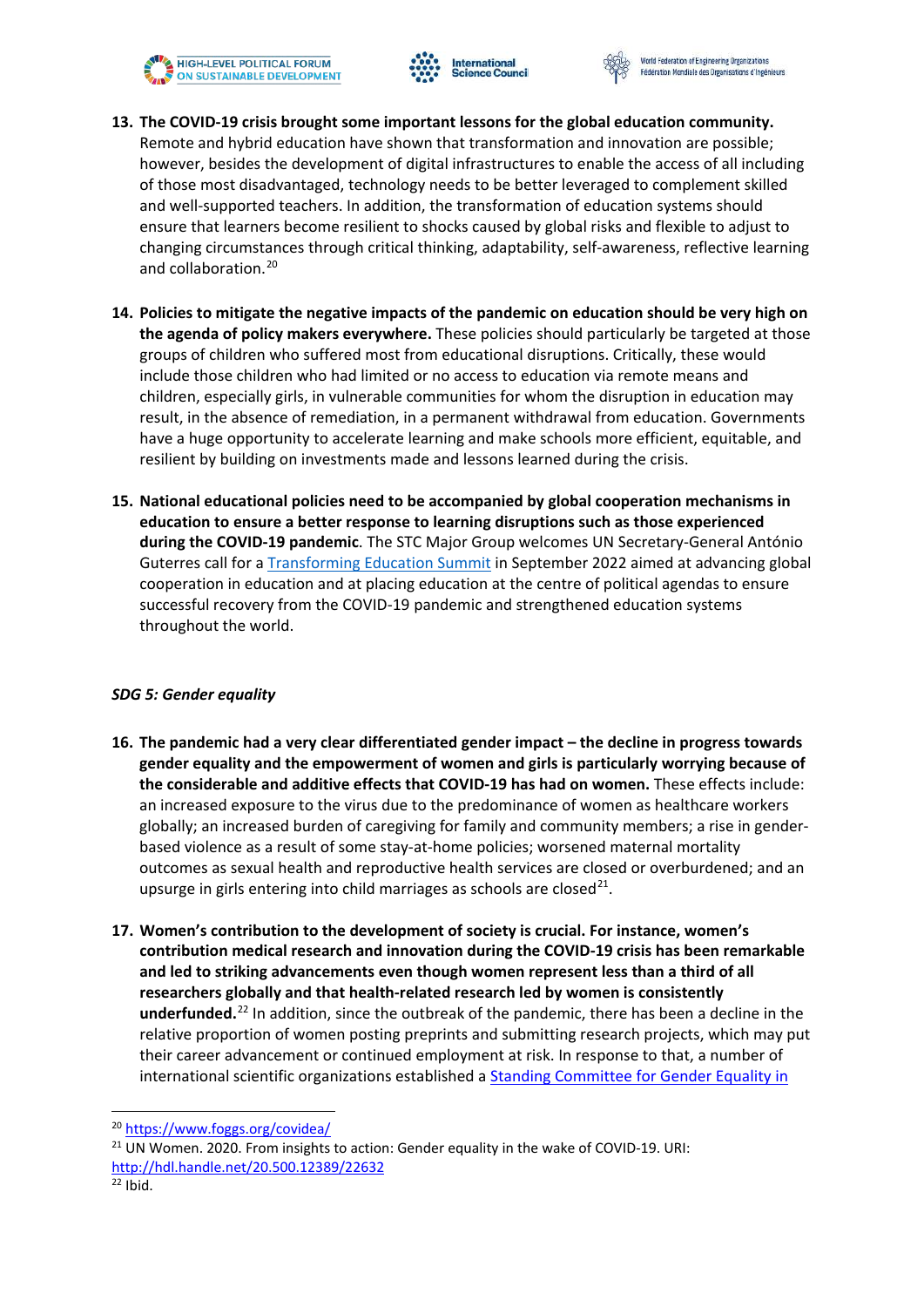



[Science](https://gender-equality-in-science.org/) (SCGES) in September 2020 with the aim of advancing gender equality in science and supporting women whose research careers are being jeopardized by the pandemic.<sup>[23](#page-8-0)</sup>

**18. The global community will fail to achieve SDG 5 unless progress is accelerated; according to data available to date only 1 of the 18 indicators is on track to be met. [24](#page-8-1) In addition, there is insufficient data available to understand the full effect of the COVID-19 pandemic, which might be more acute than currently assessed**. Public policies are needed to reduce the burden of unpaid care that falls upon women. This will be critical to ensure the broader engagement of women in economic and social life. Examples of policies needed include the change of work schedules for women; and the development and implementation of family-friendly policies (i.e., parental leave). In addition, there is a strong need for mechanisms that enable families to support adolescent girls to feel safe, to access safe schooling and have access to support. The 2<sup>nd</sup> UNESCO Engineering Report highlights the crucial role of engineering in achieving each of the 17 SDGs. It shows how equal opportunities for all is key to ensuring an inclusive and gender balanced profession that can better respond to the shortage of engineers for implementing the SDGs. [25](#page-8-2)

#### *SDG 14: Life below water*

- **19. The Ocean has a central role in the Earth's climate system, in maintaining ecosystems and biodiversity and in supporting human systems. The "Blue Economy" is estimated to have an asset base of over US\$24 trillion and generates at least US\$2.5 trillion each year from the activities such as fishing and aquaculture, shipping and tourism, among others**. **[26](#page-8-3)** Nevertheless, the ocean is currently under serious threat with climate change increasing sea levels and making the ocean warmer, more acidic and depleted in oxygen, compounded by the catastrophic impacts of overfishing, biodiversity decline and pollution from land. These changes in the ocean ecosystems erode its capacity to provide services to the planet and people as well as to regulate the climate and are expected to far exceed the consequences of the pandemic in terms of social and economic costs.
- **20. The impact of the systemic risk of COVID-19 also highlights the urgent need to better understand systemic risks to our ocean, and to prepare responses to future crises which threaten the stability of our climate.** The COVID-19 pandemic is a stark reminder of what can happen if there is insufficient awareness of risk, or if available information on risk is not applied and appropriately reflected in planning at all levels of governance. The ocean science community must therefore learn from insights emerging from the pandemic as a systemic event to develop understanding and mechanisms to address future risks to the ocean.<sup>[27](#page-8-4)</sup> Protecting and revitalizing

<span id="page-8-0"></span><sup>&</sup>lt;sup>23</sup> Standing Up for Gender Equality in Science in times of COVID-19:

<span id="page-8-1"></span>https://council.science/current/news/standing-for-gender-equality-in-science-in-times-of-covid-19/<br><sup>24</sup> UN Women Headquarters. 2021. Progress on the Sustainable Development Goals: The gender snapshot

<span id="page-8-2"></span><sup>2021.</sup> https://tinyurl.com/uemsp62a<br><sup>25</sup> UNESCO. 2021. Engineering for Sustainable Development: Delivering on the Sustainable Development Goals<br><sup>26</sup> OECD. (2016). *The Ocean Economy in 2030.* Paris: Organisation for Economi

<span id="page-8-3"></span><sup>(</sup>OECD).<https://doi.org/10.1787/9789264251724-en>

<span id="page-8-4"></span><sup>&</sup>lt;sup>27</sup> Murphy EJ, Robinson C, Hobday AJ, Newton A, Glaser M, Evans K, Dickey-Collas M, Brodie S and Gehlen M (2021) The Global Pandemic Has Shown We Need an Action Plan for the Ocean. *Front. Mar. Sci*. 8:760731. [https/doi.org/10.3389/fmars.2021.760731](https://intsciencecouncil.sharepoint.com/sites/CommunicationsTeam/Documents%20partages/General/Publications/2022%20HLPF%20Position%20Paper/https/doi.org/10.3389/fmars.2021.760731)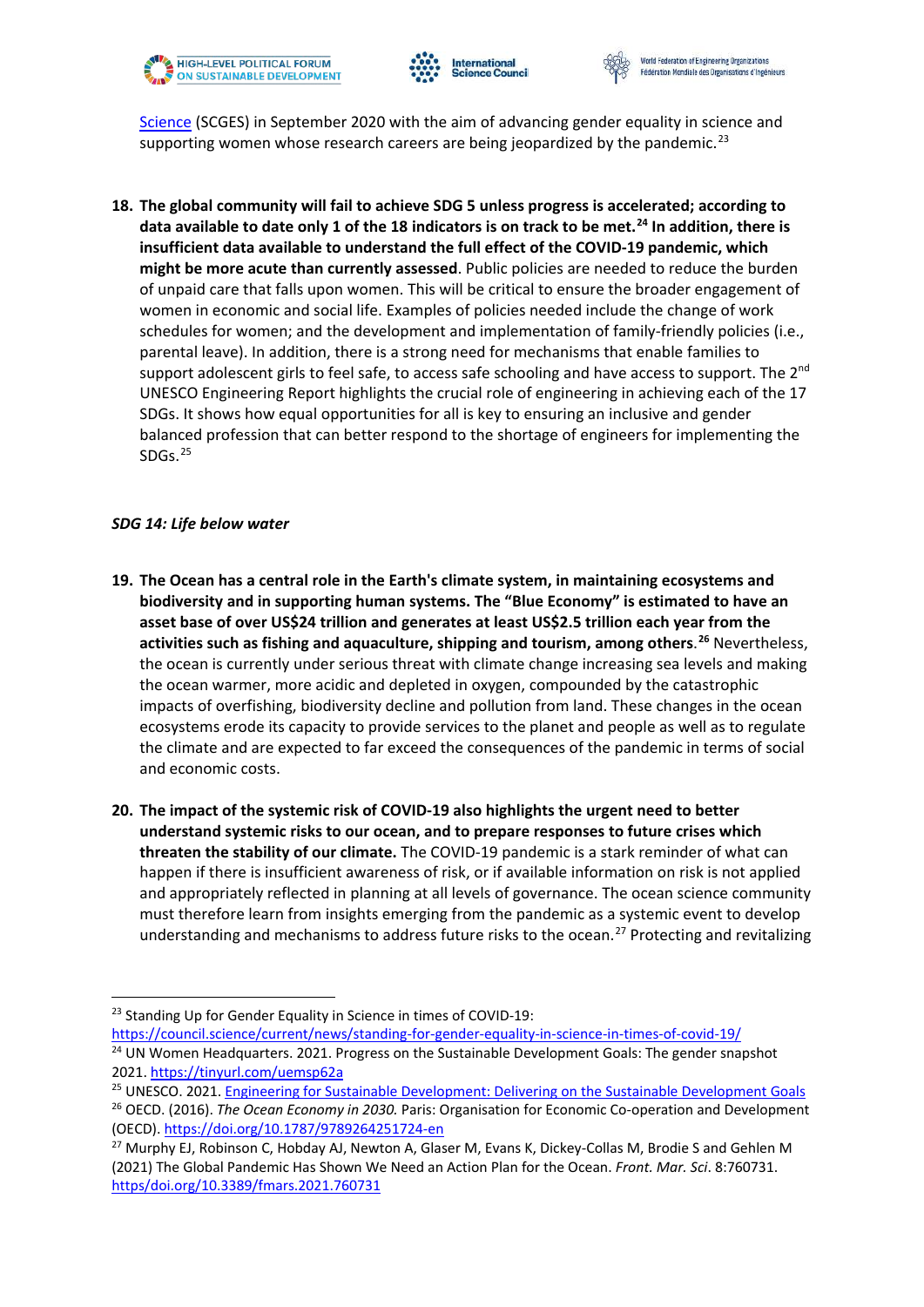





the ocean require collective action and holistic approaches<sup>[28](#page-9-0)</sup>; a healthy ocean could, if at least 30% of it is protected effectively, deliver 20% of the carbon emission reductions needed to achieve the Paris Agreement's 1.5°C goal; 40 times more renewable energy than was generated in 2018<sup>29</sup>; 12 million jobs; and US\$15.5 trillion in net economic benefits.<sup>[30](#page-9-2)</sup>

- **21. The STC Major Group welcomes the powerful commitments made by governments, representatives of civil society and industry at the One Ocean Summit to stop the degradation of the ocean**. These include protecting the world's biodiversity and ocean resources, joining forces to cope with climate change, and ending plastic pollution. The UN Ocean Conference in Lisbon, in June, and COP27 in Egypt, this November, should be used as platforms to further advance these commitments and strengthen collective action for the ocean. In addition, the UN Decade of Ocean Science for Sustainable Development 2021-2030 is a key opportunity to minimize change in ocean systems and negative impacts on the contributions that ocean systems provide to society through deep disciplinary understanding of ocean processes and solution-oriented research to generate new knowledge.
- **22. Political efforts will not be sufficient unless they are complemented by commitments from the business sector, whose interests are currently at stake given the immense transformation required to lessen the environmental impact of industry.** While the shipping industry is central to fuelling the global economy, it is also a huge polluter and the shift to a carbon-free system would not necessarily be without hurdles, including significant financial implications.
- **23. Progress to date on the international political scene remains insufficient and is happening slowly when compared to the breadth of change required to counter current unsustainable trends and support a healthy ocean.** Progress is required in four important areas<sup>[31](#page-9-3)</sup>:
	- Governments throughout the world need to agree on legally binding agreements and set targets to support the development of clear goals for the ocean and provide a benchmark against which progress can be measured.
	- Governments must seriously engage in sustained ocean observation and data sharing to support ocean predictions and assessments of the state of the ocean, as well as data driven decision-making.
	- Private sector, civil society actors and other ocean stakeholders need to be brought together and mobilized to deliver on a set of shared goals through the development of new multistakeholder partnerships.
	- The marine scientific community still needs to develop robust understanding of specific elements of ocean science to be able to spring into action. In this regard, the work of the research community on new initiatives such as the development of digital twins (representations) of the ocean that will facilitate the evaluation of specific interventions to better understand the extent of their potential impacts, as well as costs and benefits, before deployment is very important.

<span id="page-9-0"></span><sup>&</sup>lt;sup>28</sup> Lubchenco, Jane & Haugan, Peter & Pangestu, Mari. (2020). Five priorities for a sustainable ocean economy. *Nature*. 588. 30-32. [https://doi.org/10.1038/d41586-020-03303-3.](https://doi.org/10.1038/d41586-020-03303-3)<br><sup>29</sup>https://www.oceanpanel.org/climate?utm\_medium=affiliate&utm\_source=nature&utm\_campaign=specialre

<span id="page-9-1"></span>

<span id="page-9-2"></span>ports<br><sup>30</sup>https://www.oceanpanel.org/Economicanalysis?utm\_medium=affiliate&utm\_source=nature&utm\_campaig n=specialreports<br><sup>31</sup> <https://council.science/current/blog/high-time-for-action-protect-oceans/>

<span id="page-9-3"></span>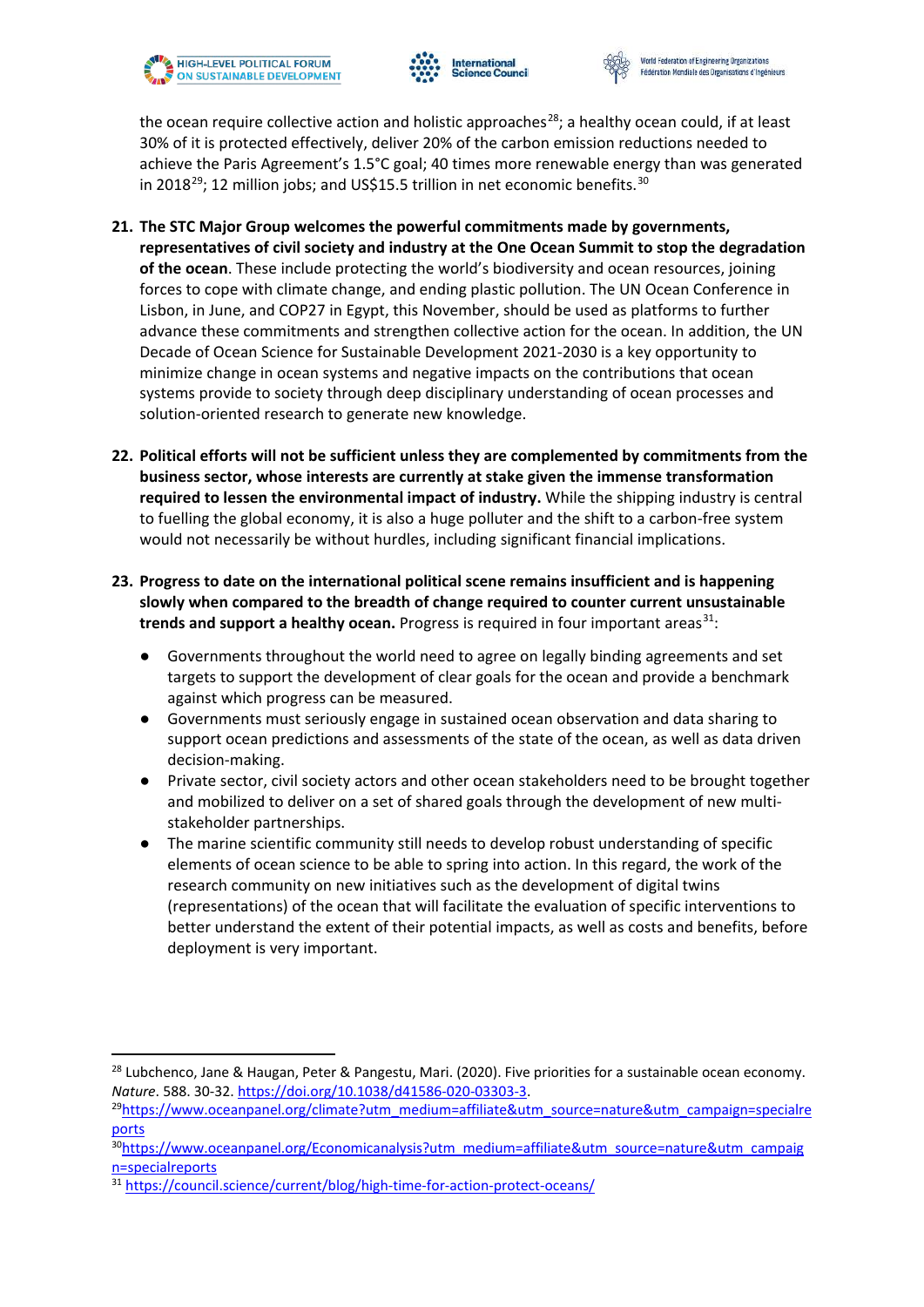





#### *SDG 15: Life on land*

- **24. Despite a growing and shared concern about the convergence of environmental tipping points, environmental degradation is accelerating[32.](#page-10-0)** Our global biodiversity is declining at alarming and unprecedented rates. Most indicators of the state of nature are declining, which has weakened nature's capacity to provide vital benefits that are indispensable for humanity's well-being and prosperity.<sup>[33](#page-10-1)</sup> In addition, recent data reveals the extent of human activity's impact on living nature: at least 70% of land surface has been altered; 1 million species of animals and plants are threatened with extinction; and forests span only 68% of their preindustrial size. The unprecedented mobilization of governments to respond to COVID-19 does not appear to have greatly served the cause of sustainability, despite repeated pledges on creating a green and sustainable recovery<sup>34</sup>.
- **25. Attempts to accelerate economic recovery by relaxing environmental and climate change regulations would worsen biodiversity loss and climate change, making climate change scenarios increasingly negative. Further loss and destruction of biodiversity and ecosystems will undermine society's chances of achieving the SDGs as well as the Paris Agreement on climate change.** In addition to nature's role in providing food, water and livelihoods for people, protecting, restoring and sustainably managing natural ecosystems, such as old-growth forests, marshes, mangroves and peatlands, could account for at least 30% of global action needed to avoid the worst climate scenarios<sup>[35](#page-10-3)</sup>. Investing in biodiversity as part of the COVID-19 policy response can help minimize the risks that biodiversity decline poses to human well-being, while also reducing the risk of future crises and improving the resilience, health and long-term viability of businesses and the economy.
- **26. The COVID-19 pandemic risks derailing progress on the sustainability agenda threaten to create more environmental and biological risks.** Adoption of the One Health approach<sup>[36](#page-10-4)</sup> in countries across the globe could help prioritize examination of the inseparable interconnection between animals, humans and the environment. In addition, the root causes that allowed for the emergence of the COVID-19 virus need to be tackled by investing in conserving tropical forests and in forest restoration, banning wildlife trade, ceasing encroachment on tropical natural habitats and increasing protected areas. In addition, prevention capabilities need to be strengthened by investing in research to close critical knowledge gaps and in disaster risk reduction and risk governance, creating stringent biosecurity rules, and regulations in agriculture and animal health, strengthening COVAX or a COVAX-type institution to better deal with potential future pathogens.
- **27. Long-term recovery from COVID-19 must include the restoration of ecosystems and a transformation of our relationship to nature in ways that are just and sustainable.** Nature is deeply intertwined with and influenced by social, economic, and political forces; nuanced understandings of dynamic people-nature relationships are crucial to inform restoration activities that can support positive ecological outcomes alongside social well-being. Scientific

<span id="page-10-0"></span><sup>32</sup> Reflections on sustainability. *Nat Sustain* **4,** 921 (2021)[. https://doi.org/10.1038/s41893-021-00821-4](https://doi.org/10.1038/s41893-021-00821-4)

<span id="page-10-1"></span><sup>33</sup> IPBES. 2019. Global assessment report on biodiversity and ecosystem services of the Intergovernmental Science-Policy Platform on Biodiversity and Ecosystem Services. Brondizio, E.S., Settele, J., Díaz, S. and Ngo, H.T. (eds). IPBES Secretariat, Bonn, Germany.

<span id="page-10-2"></span><sup>34</sup> Strand, Roger & Kovacic, Zora & Funtowicz, S. & Benini, Lorenzo & Jesus, Ana. (2022). COVID-19: lessons for sustainability?.<https://doi.org/10.2800/289185>

<span id="page-10-4"></span><span id="page-10-3"></span><sup>35</sup> <https://www.conservation.org/events/biodiversity-negotiations>36 <https://www.fao.org/one-health/en>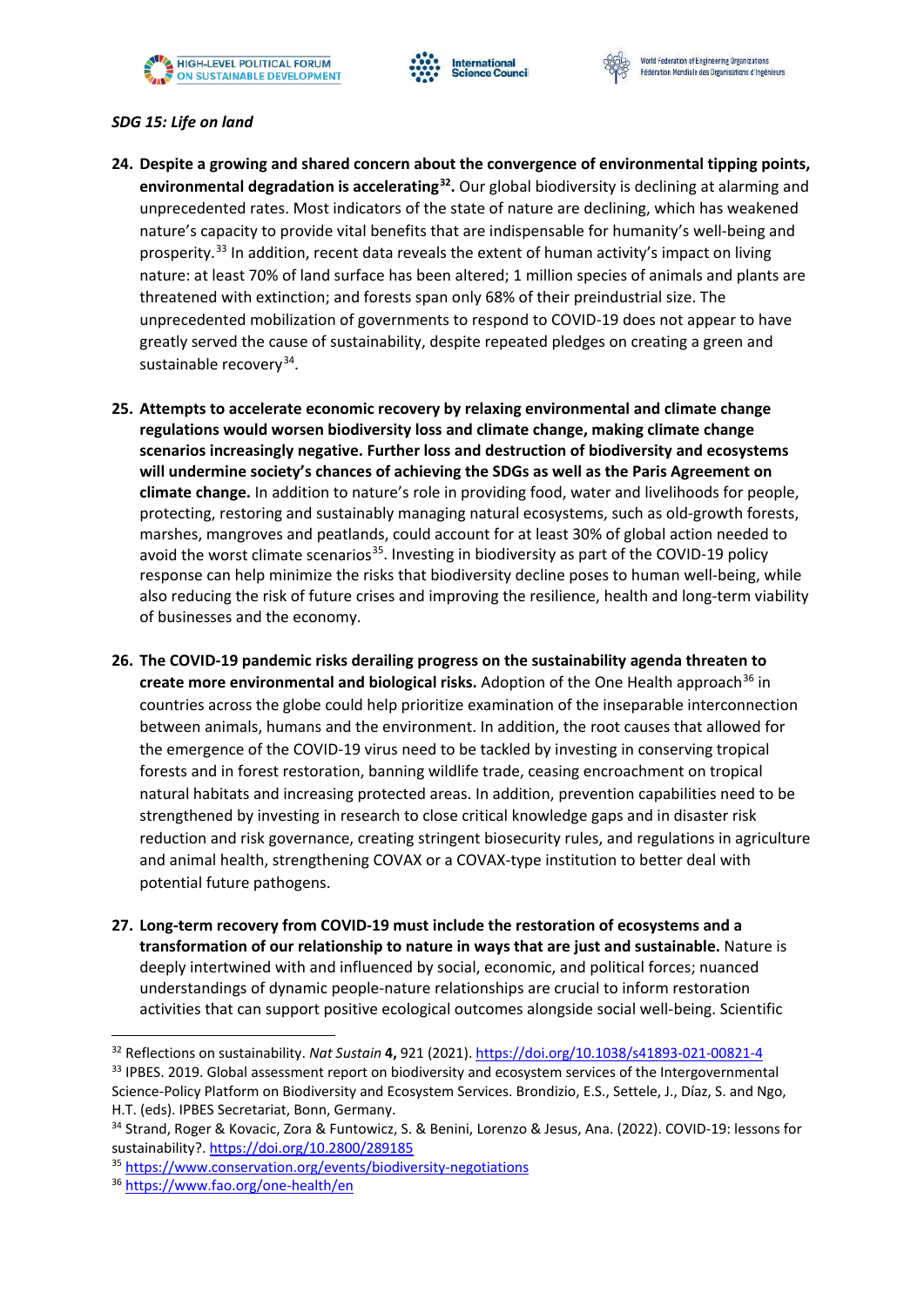





research on the dynamic and multi-faceted people-nature relationships should be placed at the centre of decision- and policy-making.<sup>[37](#page-11-0)</sup> Policy commitments are a strength; strategies for meaningful devolution to the scale of ecological communities and livelihood systems needs to be enriched, guided by multiple stakeholder perspectives, science and experience.

#### *SDG 17: Means of implementation and partnerships for sustainable development*

- **28. With the pandemic still unfolding and extreme weather- and climate-related events increasing, a much stronger and more nimble partnership between science, engineering, policy and practitioners is required to address rapidly evolving situations with multiple drivers and varied impacts at national and local scales**. The Institution of Engineers Mauritius released a book on the role of engineering in addressing climate change in the Small Island Developing States**.**
- **29. The pandemic revealed that despite decades of economic growth globally and enormous strides in science, science systems need to be strengthened to be able to generate solutions to tackle complex challenges and the knowledge necessary to support and steer transformational changes towards a sustainable and equitable world.** The COVID-19 pandemic has put science under the spotlight and has stimulated strong public interest in and enthusiasm for science.<sup>[38](#page-11-1)</sup> Scientific communities have been mobilized by governments worldwide to generate insights on a wide range of issues and to shape response strategies that would take account of the multidimensional nature of the crisis. However, the pandemic also revealed deficiencies in the scientific research environment related to the capacity of science systems to respond to new priorities in a timely manner, while limiting disruption to ongoing research. Perennial issues of persistent inequalities in science<sup>[39](#page-11-2)</sup> and limitations of the current system of publication and peer-review were also brought to the fore.<sup>[40](#page-11-3)</sup>
- **30. COVID-19 recovery packages should enable science to achieve its full potential and to generate new knowledge on which system-change transformations can be grounded, as well as seek to transform and strengthen science and science systems to be more inclusive, accessible, reliable and open.** Access to high-quality, robust and relevant scientific knowledge from the full range of disciplines, including health sciences, natural and social sciences, and the humanities, is essential in these pressing times when creative, rapid and critical decisions need to be made. A truly transformative and successful COVID-19 recovery that will shift the world onto a sustainable path must be informed by scientific knowledge and solutions that are co-designed and co-developed with various stakeholders from business, policy-makers, civil society and indigenous people, among others. The ability of governments to leverage the power of science

[https://wedocs.unep.org/xmlui/bitstream/handle/20.500.11822/38659/Peter%20Gluckman%20ISC%20UNEP](https://wedocs.unep.org/xmlui/bitstream/handle/20.500.11822/38659/Peter%20Gluckman%20ISC%20UNEP%4050%20statement.pdf?sequence=1&isAllowed=y) [%4050%20statement.pdf?sequence=1&isAllowed=y](https://wedocs.unep.org/xmlui/bitstream/handle/20.500.11822/38659/Peter%20Gluckman%20ISC%20UNEP%4050%20statement.pdf?sequence=1&isAllowed=y)

<span id="page-11-0"></span><sup>&</sup>lt;sup>37</sup> ISC President Statement for the Special Session to commemorate the 50<sup>th</sup> Anniversary of the UN Environment Programme:

<span id="page-11-1"></span><sup>&</sup>lt;sup>38</sup> The Lancet. 2020. Editorial – Science during COVID-19: where do we go from here? The Lancet 396(10267), 1941. [https://doi.org/10.1016/S0140-6736\(20\)32709-4](https://doi.org/10.1016/S0140-6736(20)32709-4)

<span id="page-11-2"></span><sup>&</sup>lt;sup>39</sup> Myers, K.R., Tham, W.Y., Yin, Y. et al. 2020. Unequal effects of the COVID-19 pandemic on scientists. Nature Human Behaviour 4**,** 880–883. DOI[:https://doi.org/10.1038/s41562-020-0921-y](https://doi.org/10.1038/s41562-020-0921-y)

<span id="page-11-3"></span><sup>40</sup> Rovenskaya, E., Kaplan, D. and Sizov, S. 2021. Strengthening Science Systems. Thematic Report. In: Transformations within reach: Pathways to a sustainable and resilient world. IIASA-ISC.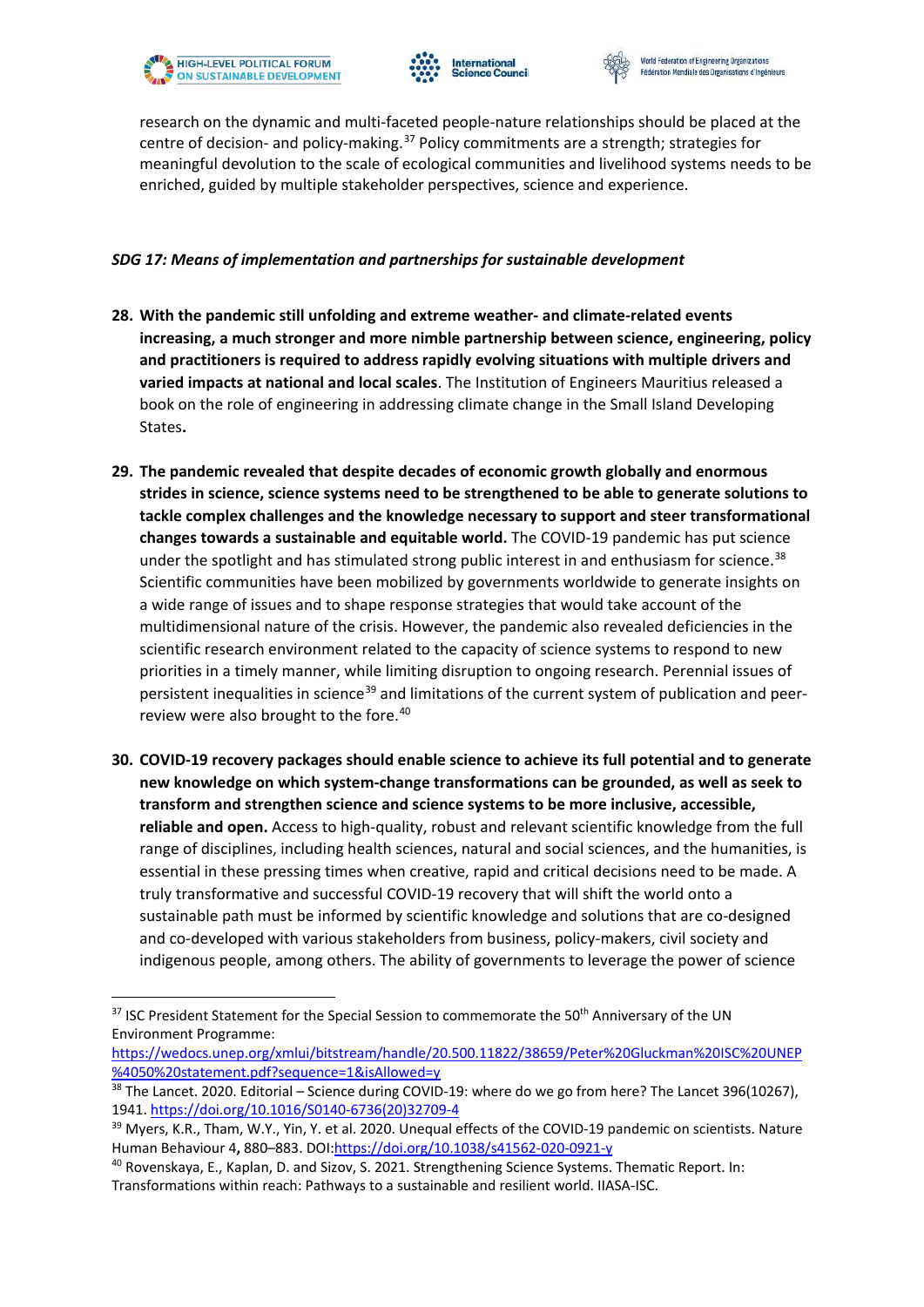



in support of a better COVID-19 socio-economic recovery and a more equitable, healthy and sustainable future will be crucial.

- **31. With less than 10 years until 2030, it is time for an urgent reflection on how science is developed and applied to the global commons. Current linear approaches to addressing the underlying challenges of the global commons are not effective**. **The existing science system composed of the agendas of different disciplines cannot solve current existential challenges and cannot address national issues either.[41](#page-12-0)** The pandemic and the different environmental challenges demonstrate that national interests are best served by more global and connected approaches to the delivery of science, while it is also important to support science specific to a country context. The lack of a mechanism to identify the key priorities and actions by which science can address the urgent issues of sustainability in a coordinated way is a great issue that needs to be urgently addressed. There is an obvious gap that needs new approaches, new funding and new mechanisms.
- **32. There is a need to identify the issues where a collective scientific and engineering approach is urgently needed to determine the knowledge barriers to sustainability and to collectively support work of that kind through a mission-led approach.** The ISC has recently launched a [Global Commission on Science Missions for Sustainability,](https://council.science/actionplan/funding-science-global-commission/) which makes the compelling case for stepping out of our business-as-usual approaches towards structuring science, funding science and doing science. Its mission is to identify the most appropriate institutional arrangements and funding mechanisms required to co-construct and co-deliver on five Science Missions for Sustainability in critical areas of food, energy and climate, health and wellbeing, water and urban areas as outlined in the ISC's report [Unleashing Science: Delivering Missions for Sustainability.](https://council.science/actionplan/funding-science-reports-resources/) Similarly, the World Federation of Engineering Organizations has "A plan to advance the achievement of the UN SDGs through Engineering", which is serving as the roadmap for the organization and the 30 plus million engineers it represents globally.
- **33. Employing new approaches to doing science, such as transdisciplinary research and promoting a systems-based approach, will be essential to address today's sustainability challenges and accelerate transformations.** Transdisciplinary research is the only way to make real progress on the sustainability agenda as it allows us to better understand the multiple underlying drivers, interdependencies and complexities of the current global challenges**.** This new way of thinking and doing research means framing research questions through multiple lenses, engaging those tasked with framing the questions and other stakeholders from the outset. A joint conference of the Royal Academy of Engineers (RAEng) and CESAER highlighted key technologies expected to evolve over the next 30 years for enhancing learning, teaching and capacity building generally.
- **34. The pandemic highlighted the importance of information sharing and the aims of the open science movement to make the scientific process more transparent, inclusive and democratic.**  Open Science is crucial to increase the capacity of science to understand and tackle complex and urgent issues, while a widespread dissemination of existing and emerging scientific knowledge and breakthrough tools, approaches and solutions is key to fully revealing their transformational potential.[42](#page-12-1) In keeping with implementation of UNESCO's Recommendation on Open Science,

<span id="page-12-0"></span><sup>&</sup>lt;sup>41</sup> International Network for Government Science Advice. 2021. Peter Gluckman, Opening Address to the Global Forum of Funders 2021.<https://www.ingsa.org/ingsa-news/pdg-funders-forum-21/>

<span id="page-12-1"></span><sup>&</sup>lt;sup>42</sup> ISC and WFEO. 2020. Scientific and Technological Community Major Group position paper on the theme of the 2020 High-level Political Forum. Accelerated action and transformative pathways: realizing the decade of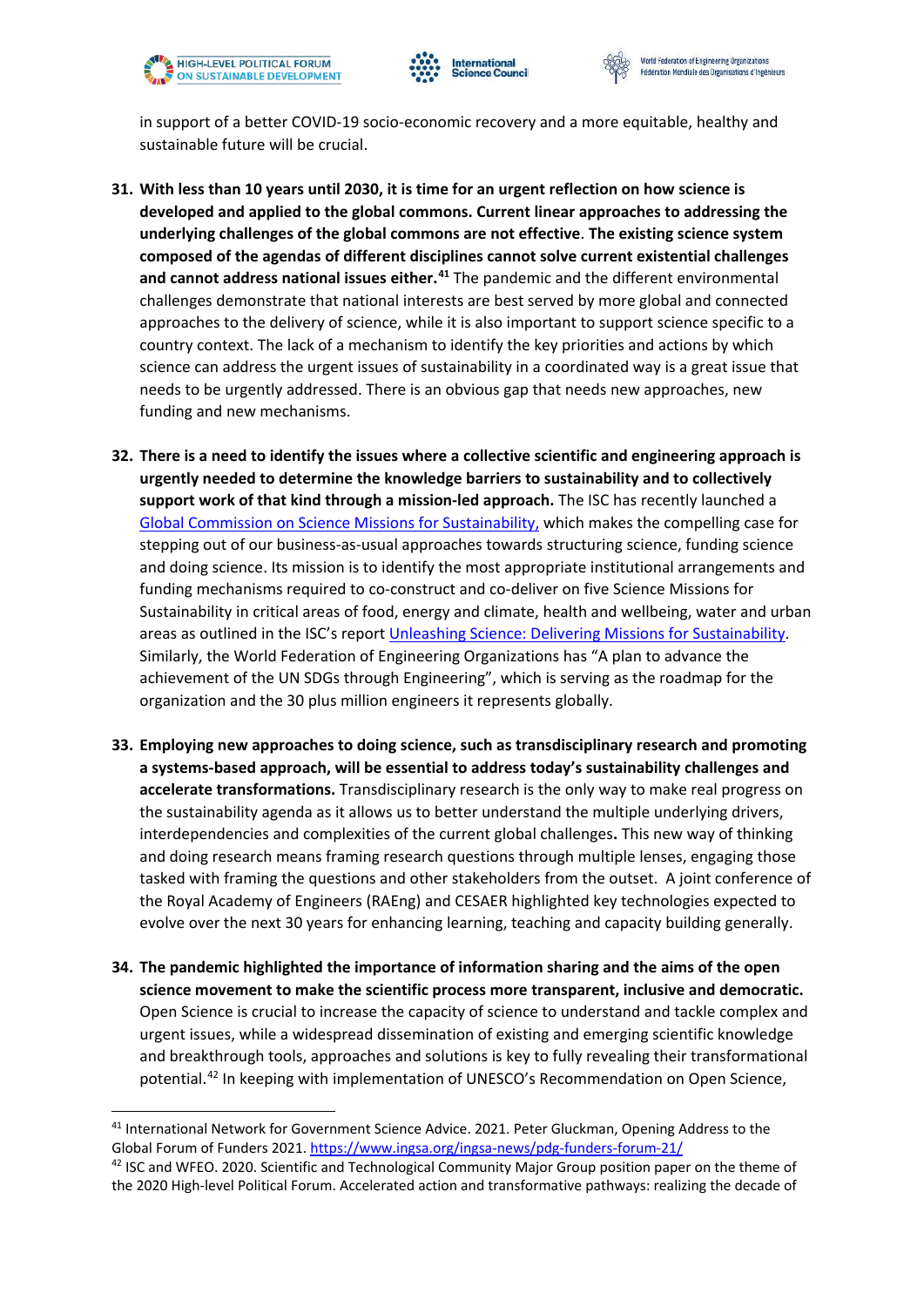





Member States, research institutions and funders should work together to accelerate the transition to inclusive open access and open science based on community-owned infrastructures, recognizing their potential to facilitate interdisciplinary research, support the science–society and science–policy interface, and so deliver on the SDGs. However, open science has a cost that must be met, and further progress on the ongoing evolution of science publishing to support open access is needed<sup>43</sup>. There is growing concern for instance, that low-income countries, less wealthy universities, and young scientists or those from minoritized communities are discriminated against in the current approach to open science.

**35. Global efforts are urgently needed in capacity-building for global science and engineering leadership for the next generation.** COVID-19 has impacted young scientists particularly harshly, potentially leading to a lost generation of scholars.<sup>[44](#page-13-1)</sup> Young scientists must be better supported to both engage in research and become active at the science–society–policy interface. The ISC recognizes the many challenges early-career scientists and young academies face in navigating and evolving complex science systems. In response to those challenges, the Council recently announced that it would prioritize the development of stronger collaborations with young academies and associations as a way of more actively engaging these networks in international science organizations<sup>[45](#page-13-2)</sup>. The World Federation of Engineering Organizations Academy organized by its committee on Education in Engineering, International Engineering Alliance (IEA), Federation of Engineering Education Societies (IFEES) and Global Engineering Deans Council (GEDC) is set to provide training and build capacity through accreditation bodies, educators and individual engineers.

ISC Secretariat: Anda Popovici, Anne-Sophie Stevance and Mathieu Denis

Contributors: Sinjae Yoo, Marie-Alexandrine Sicre, Paul Myers, Charlotte Laufkoetter, Patricia Miloslavich (SCOR), Clement Brousse, Radhey Shyam Goyal, Debdas Ray, Alexander Fekete, Li Li, Anja Scheffers, Timothy Adivilah Balag'kutu, Zhangcai Qin, Montserrat Koloffon Rosas (Future Earth), IMBeR Scientific Steering Committee, Avit Bhowmik (Karlstad University), Bob Webb (Australian National University), Magdalena Stoeva (International Union for Physical and Engineering Sciences in Medicine (IUPESM), Marcelo Knobel, Roberto Lent (Brazilian Academy of Sciences), Paul Arthur Berkman (UNITAR), Paulo S. R. Diniz, Roberto Schaeffer (Federal University of Rio de Janeiro), WFEO: Elizabeth G. King, Amy L. Brooks, Jose Vieira, Gong Ke, Marlene Kanga, William Kelly, K. N. Gunalan.

<span id="page-13-1"></span>44 IAP-GYA Joint Communiqué. 2021. COVID-19 threatens to lead to a 'lost generation' of researchers. [https://globalyoungacademy.net/covid-19-threatens-to-lead-to-a-lost-generation-of-researchers-iap-and-gya](https://globalyoungacademy.net/covid-19-threatens-to-lead-to-a-lost-generation-of-researchers-iap-and-gya-issue-joint-communique/)[issue-joint-communique/](https://globalyoungacademy.net/covid-19-threatens-to-lead-to-a-lost-generation-of-researchers-iap-and-gya-issue-joint-communique/)

action and delivery for sustainable development. May 2020. [https://council.science/wp](https://council.science/wp-content/uploads/2020/06/Position-Paper-STC-29-June.pdf)[content/uploads/2020/06/Position-Paper-STC-29-June.pdf](https://council.science/wp-content/uploads/2020/06/Position-Paper-STC-29-June.pdf)

<span id="page-13-0"></span><sup>43</sup> International Science Council. 2021. Opening the record of science: making scholarly publishing work for science in the digital era. Paris, International Science Council. [https://doi.org/10.24948/2021.01h](https://doi.org/10.24948/2021.01)

<span id="page-13-2"></span><sup>45</sup> <https://council.science/current/blog/an-invitation-for-eligible-young-academies/>